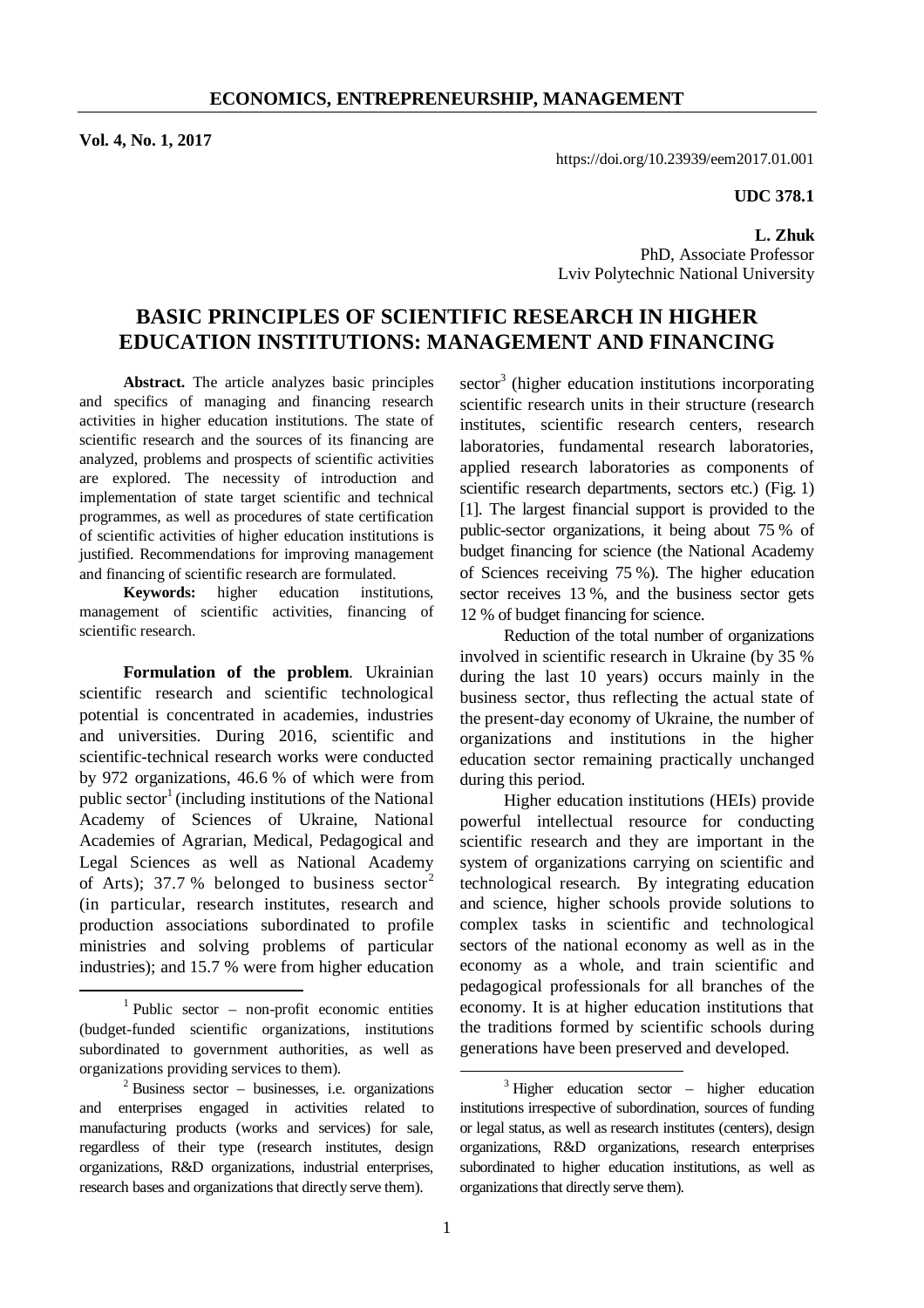

*Fig. 1. Organizations engaged in scientific and scientific-technical activities in Ukraine in 2016 by sectors (according to the local industry classification system).* 

At the beginning of 2016/17 academic year there were 657 HEIs in Ukraine, 287 of them (41.6 %) being universities, academies and institutes doing fundamental and applied research [2].

Personnel potential of HEIs is crucial for scientific research in Ukraine: the overwhelming majority of the total number of doctors and candidates of sciences (70.9 % and 72.9 %, respectively) work in the system of higher education.

According to the data of the State Statistics Committee, at the beginning of 2016/17 academic year, 110.1 thousand research and teaching personnel, 97.1 thousand of them being full-time employees, were working at 287 universities, academies, and institutes [2], combining teaching with scientific and scientific-technical activities. There are 6,700 full-time researchers more in R  $\&$ D units and sectors of HEIs.

At the same time, in all other research institutions and organizations (from both public and business sectors) only 74.7 thousand staff researchers are directly engaged in research work [3].

Thus HEIs possess powerful scientific potential to drive effective development of all sectors of the national economy. However, the rational use of this potential is possible only if its management is based on systems approach, integrity, efficiency and flexibility.

**Analysis of recent research and publications.** Scientific research, as well as a complex of issues and problems associated with its implementation, has always been the focus of attention of politicians, government officials and scientists. Management, functioning and development of scientific research activities are dealt with in the works of M. V. Strikh, S. M. Nikovayenko,

A. A. Mazaraka, O. Ye. Kuzmin, Yu. V. Kovbasiuk, K. O. Vashchenko, Yu. P. Surmin, M. M. Bilynska, M. M. Izha, V. I. Luhovyi, V. S. Zahorskyi, D. V. Cheberkus, V. A. Landsman, A. A. Popok, S. M. Seriohin, I. V. Valentiuk and others. However, the issues related to science competitiveness, the demand for science by industry and society are relevant and require further research and consideration.

**The purpose of the research** is to analyze the basic principles and specifics of managing and financing scientific research at HEIs for further working out recommendations on its improvement. The object of this research is higher education institutions of Ukraine that perform fundamental and applied research, they being universities, academies and institutes.

**Materials and results.** The effectiveness of scientific research in HEIs is determined by a number of factors, in particular, by the system of management at all administrative levels, as well as financing.

*The system of management.* Ukraine has a state system of management of scientific research activities. The Verkhovna Rada of Ukraine defines the main goals, directions and principles of the state policy in the field of scientific and scientifictechnical activities as well as international scientific and technical cooperation, approves the priority directions of science and technology development [4, 5].

The powers of the President of Ukraine are to specify the system of executive bodies that realize public management in the field of scientific and scientific-technical activities in Ukraine; to ensure control over the formation and functioning of the public administration system in the field of scientific and scientific-technical activities [4].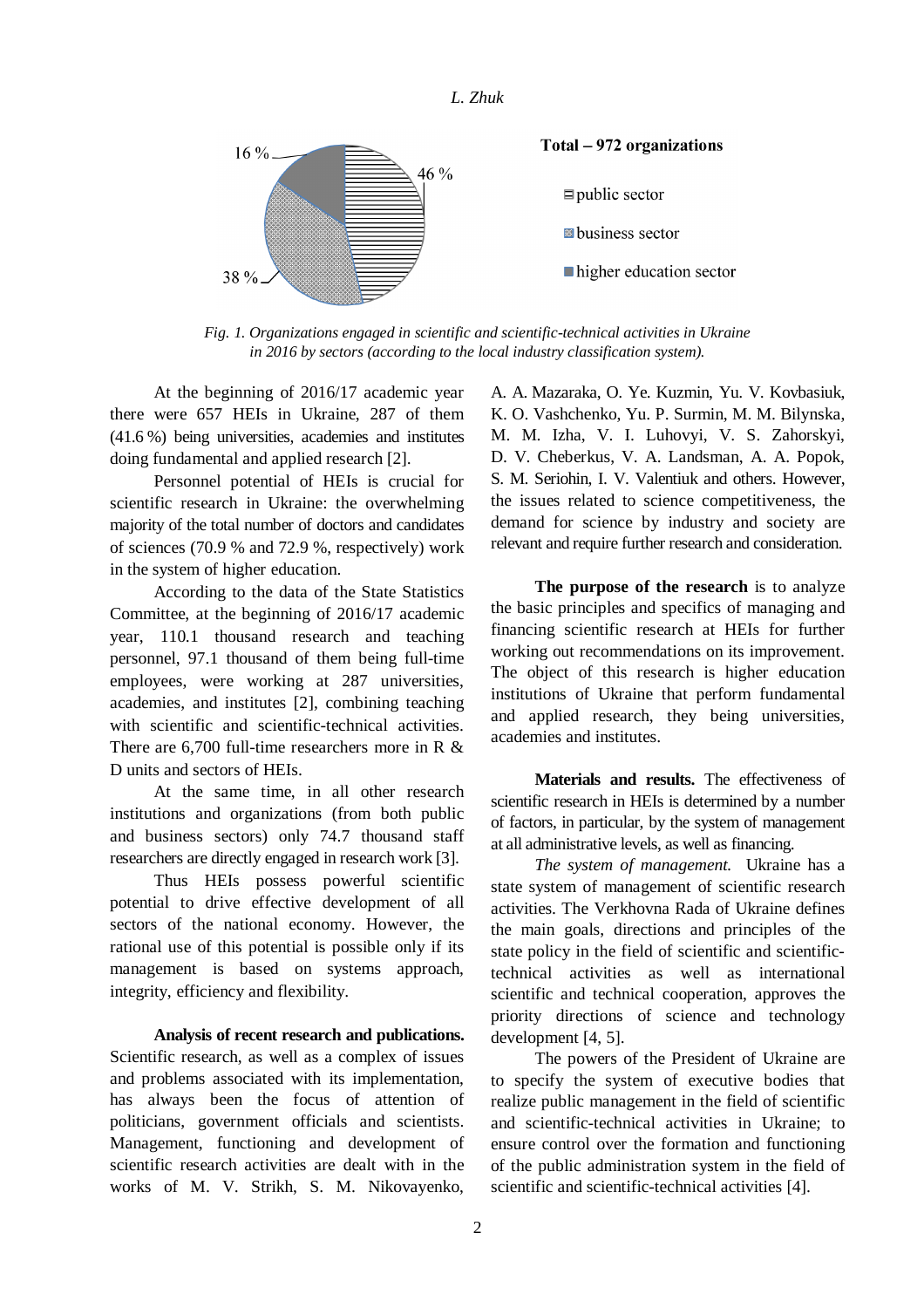The Cabinet of Ministers of Ukraine is responsible for development and state support of the scientific, technical and innovation potential of the country, development and implementation of national scientific and technical programmes, coordination of measures for the development and improvement of infrastructure for scientific and technological activities [4, 6].

In order to ensure effective interaction of representatives of the scientific community, executive authorities and the real sector of the economy in the formation and implementation of a unified state policy in the field of scientific and scientific-technical activities, the Cabinet of Ministers of Ukraine forms the National Council of Ukraine for Science and Technology Development, it being a permanent advisory body [7]. According to the recommendations made by the commission of independent experts and leading specialists of the profile ministries of the EU countries in the framework of the international audit of Ukrainian research and innovation system and formulated in the Background Report "Peer Review of the Ukrainian Research and Innovation System" [8], The National Science and Technology Council should take strategic measures for reforming and reorienting the system of science and technologies in Ukraine on the basis of the priorities agreed on by all stakeholders, including the Ministry of Education and Science of Ukraine, the future National Fund for Research, the National Academy of Sciences, and, in particular, it should introduce a comprehensive process of identifying primary national research areas in the general list of national social and economic priorities.

The Ministry of Education and Science of Ukraine is the main body in the system of central executive authorities responsible for formation and implementation of state policies in the areas of scientific, scientific-technical and innovative activities. One of the tasks of the Ministry of Education and Science of Ukraine is to develop principles of scientific and scientific-technical development, to form state target scientific and scientific-technical programmes, to manage the system of scientific and scientific-technical expertise and to ensure organization of activities in the field of scientific- technical information etc. [9]. Other central executive authorities are to ensure implementation of scientific- technical policies in their profile areas and development of scientific-technological potential of specific industries.

Among the 287 HEIs (universities, academies, institutes), whose employees carry on fundamental and applied research, 138 (48 %) institutions are subordinated to the Ministry of Education and Science of Ukraine. Other higher schools (52 %) belong to other ministries and government agencies (Fig. 2) [2].



*Fig. 2. Higher education institutions (universities, academies, institutes) according to their subordination (at the beginning of 2016/17 academic year)*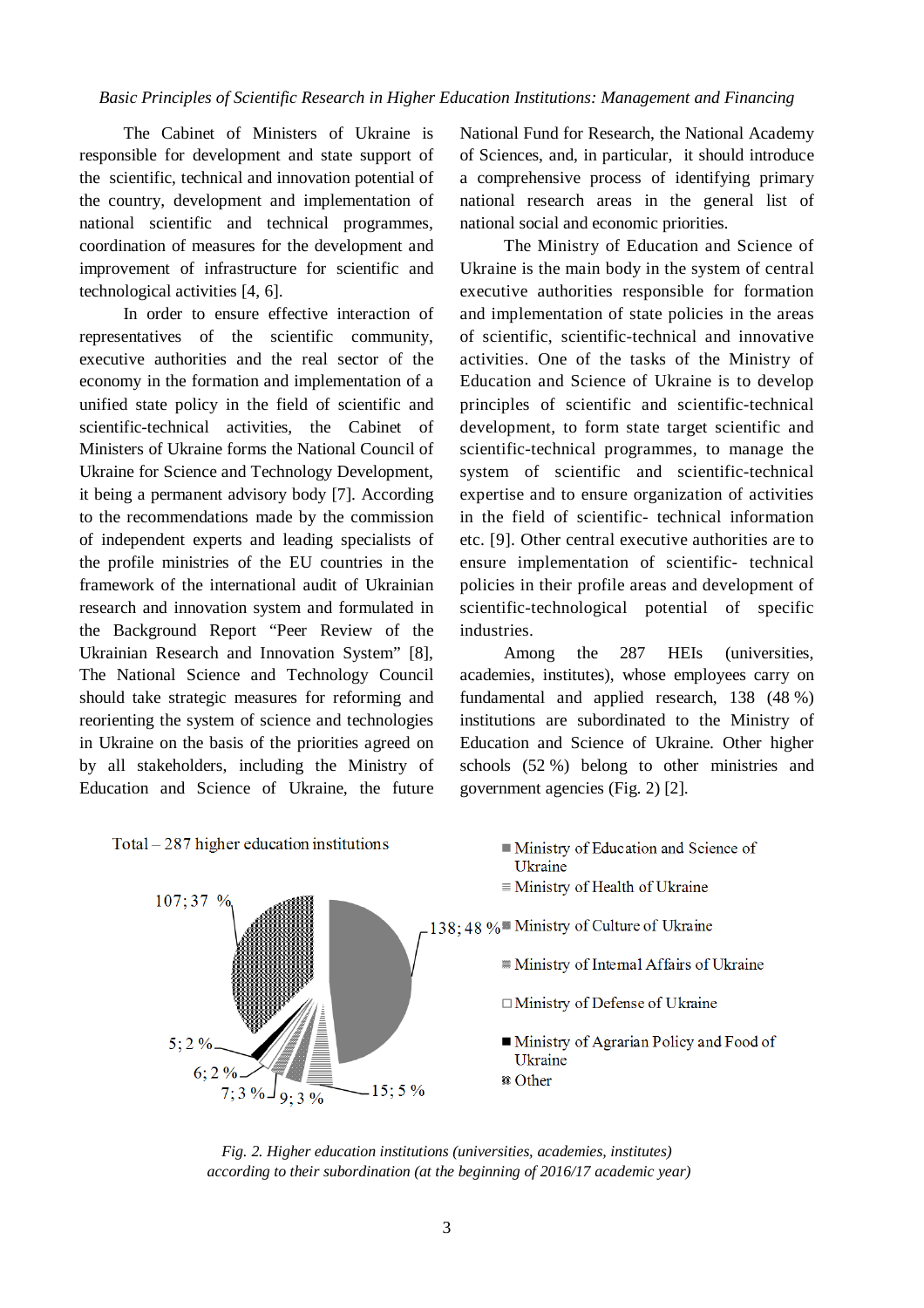During the last decades there have existed a number of problems in the sphere of public adminisration of scientific research. Firstly, the declared reforms of the Ukrainian economy and a number of programmes offered by the Ukrainian government, unfortunately, have no effect on the growth of demand for production and the needs of the economy for research and development. Secondly, there has not been yet put into effect long-term and medium-term forecasting and planning of social and economic development [10]. Thirdly, there is no clear regulation of scientific activities; there is a mutual mismatch between some legal and regulatory documents in the field of scientific activity. Fourthly, the attempts to solve issues of the scientific sphere without taking into account the current state of individual industries

#### Total - 287 higher education institutions

and the economy as a whole still remain "a weak point".

*Financing of scientific activities of higher education institutions of Ukraine.* In Ukraine there are higher educational institutions of state, communal and private property (Fig. 3) [2]. All these institutions have equal rights in conducting scientific activities.

Financing of scientific activities of Ukrainian HEIs is carried out in accordance with the Law of Ukraine "On Scientific and Scientific-Technical Activities" [4]. State-funded HEIs are financed by the state budget; municipal higher schools receive financing from the local budgets; private HEIs are financed at the expense of their founders [11]. Besides, all these HEIs can be financed by domestic and foreign institutions, organizations and enterprises, international grants and other sources (Fig. 4).



*Fig.3. Higher education institutions of Ukraine (universities, academies and institutes) by the form of property (at the beginning of 2016/17 academic year)* 



*Fig. 4. Sources of funding scientific activities in Ukraine* 

According to [4], the state is supposed to allocate at least 1.7 % of GDP of Ukraine to scientific and scientific-technical activities. However, the actual expenditures on scientific activities, despite the declared "gradual increase", tend to continuously decrease (Fig. 5). In 2015 the funding of scientific and scientifictechnical activities in Ukraine from different sources amounted to UAH 12 236.16 million, including UAH 4 254.49 million (0.21 % of GDP) from the state budget [12]. In 2017 the planned funding of these activities from the state budget of Ukraine is UAH 6 337.2 million, or 0.24 % of GDP [13].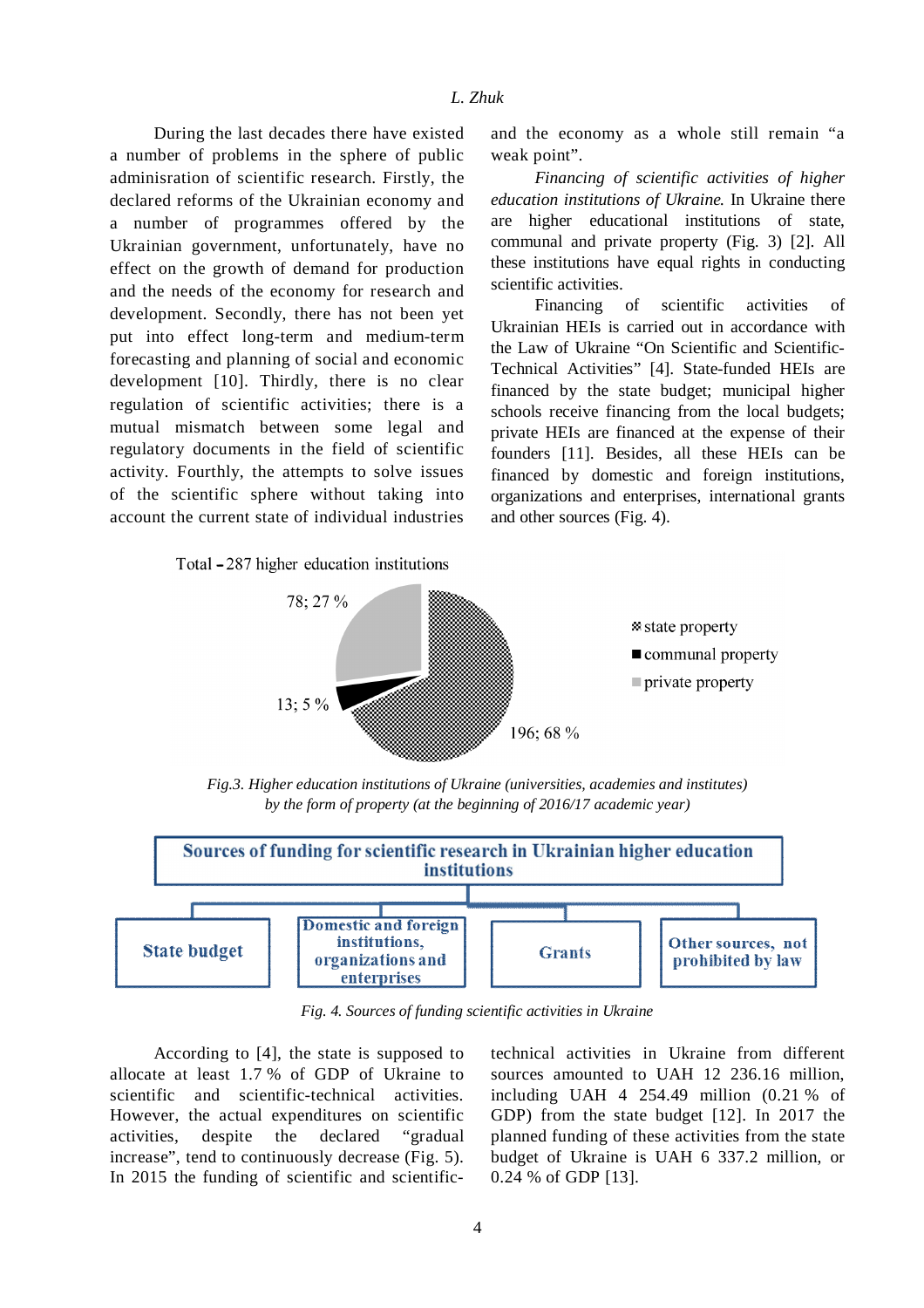

Total funding -Brate budget -Other sources

*Fig. 5. Dynamics of expenditures on scientific activities by sources as a percentage of GDP (dynamics of R&D/GDP intensity)* 

According to [4], the state budget finances the following:

• fundamental and applied research, scientific-technological developments, researchrelated infrastructure, preservation and development of scientific objects of national heritage; access to scientific-technical information and literature etc. This refers to basic funding;

• scientific and scientific-technological programmes and projects, performed on government orders and within state target scientific and scientific-technological programmes; projects in the frames of international cooperation. This funding is provided on a competitive basis.

The new law "On Scientific and Scientific-Technical Activities" [4] states that the basic financing of HEIs is determined on the basis of state attestation of their scientific activities, taking into account its quality, availability of scientific, research and technical personnel, as well as material and technical support. Thus, following the Law "On Higher Education" [14], a research university has the right to receive the basic funding for conducting scientific research activities in the amount of not less than 25 % of the funds provided by the state for this university maintenance, in accordance with a separate budget programme in the State Budget of Ukraine. But at present there is no state attestation of the research activities at HEIs. The documents that regulate the procedure of such attestation [15, 16] require improvement with the account of certain specifics of scientific research. In 2016 a new draft of Regulations on state attestation of HEIs was made public.

At present actually only one HEI in Ukraine, Kyiv Taras Shevchenko National University, receives basic financing of its scientific research activities by a separate programme of state budget (the code of the program classification of expenses (PCE) of the budget being 2201290 titled Research, scientific and technical developments, scientific events conducted by Kyiv Taras Shevchenko National University, financial support of scientific objects of national heritage). The amount approved by the passport (descriptor) of the budget programme for 2017 is UAH 98571.5 thousand [17]). Other HEIs do not receive such budget financing, thus jeopardizing the development of scientific schools, scientific infrastructure of HEIs, and the educational function of science. Financing of scientific research at these HEIs is provided exclusively on the competitive basis (according to PCE code 2201040 titled Research, scientific and technical developments, execution of works on state target programs and government orders, training of scientific personnel, financial support of scientific infrastructure, scientific press and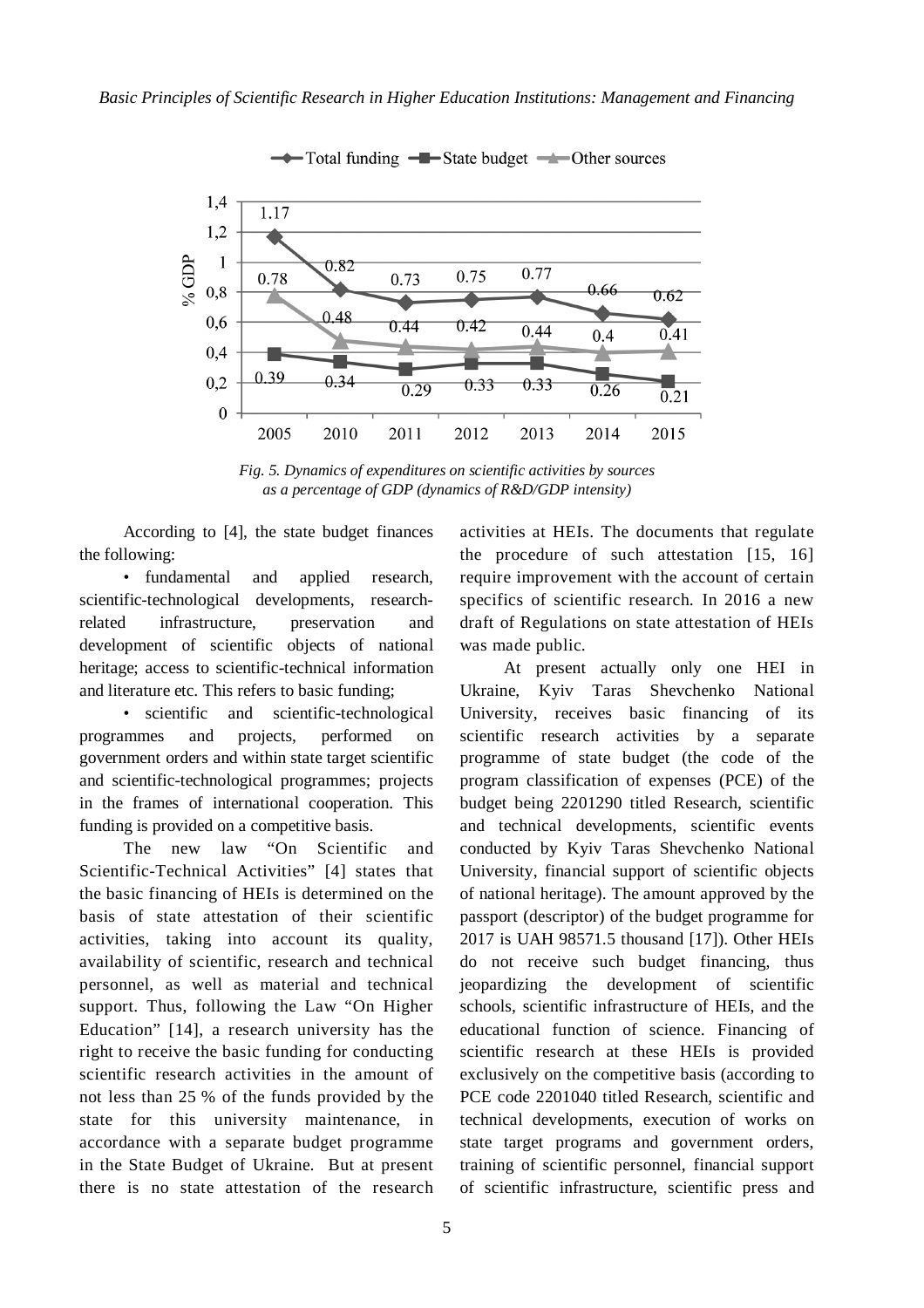scientific objects of the national heritage, ensuring the activities of the State Fund for Fundamental Research, the approved amount for 2017 being UAH 621 476.6 thousand [17]).

The competitive approach to financing, on the one hand, ensures the selection of projects with the highest score, and, therefore, the most up-todate and most promising scientific projects (since the competition procedure involves assessment of projects and the achievements of authors by a large number of criteria), however, on the other hand, creates a risk of terminating important scientific research after failing the competition (since the developed system of criteria is not always able to objectively estimate the achievements of authors in certain industries).

In addition, the level of funding for projects based on the results of the competitive selection should reflect the relevance of research done at HEIs and correlate with the results of national ratings (since, as it is known, in the set of criteria provided by the methods of evaluation, the determinative contribution is made by the indicators related to scientific activity). However, among the 10 HEIs that received the largest budget financing in 2017 (Table 1), only 65 % are among the leaders in national ratings.

*Table 1* 

| No.              | Spending unit                                                                             | Amount,<br>thousand<br><b>UAH</b> | Share of<br>the total<br>funding | Line in the national rating of<br>Ukrainian HEIs (2016) |                           |                      |  |
|------------------|-------------------------------------------------------------------------------------------|-----------------------------------|----------------------------------|---------------------------------------------------------|---------------------------|----------------------|--|
|                  |                                                                                           |                                   |                                  | Consolidated<br>rating of<br><b>Ukrainian HEIs</b>      | Rating by<br>Scopus score | <b>TOP</b><br>$-200$ |  |
| 1.               | V.N.Karazin Kharkiv National<br>University                                                | 48431.9                           | 9.88%                            | $\overline{2}$<br>$\overline{2}$                        |                           | 3                    |  |
| 2.               | National Technical University<br>of Ukraine "Igor Sikorsky<br>Kyiv Polytechnic Institute" | 26399.7                           | 5.39 %                           | 3                                                       | 6                         | $\mathbf{1}$         |  |
| 3.               | National University of Life<br>and Environmental Sciences<br>of Ukraine                   | 21608.9                           | 4.41 %                           | 11                                                      | 27                        | 10                   |  |
| $\overline{4}$ . | National Technical University<br>Polytechnic<br>"Kharkiv<br>Institute"                    | 21385.2                           | 4.36 %                           | $\overline{4}$                                          | 9                         | $\overline{4}$       |  |
| 5.               | Odessa Mechnikov National<br>University                                                   | 20703.4                           | 4.22 %                           | $\overline{7}$                                          | $\overline{4}$            | 17                   |  |
| 6.               | National<br>Lviv Polytechnic<br>University                                                | 18976.7                           | 3.87 %                           | 6                                                       | 10                        | 5                    |  |
| 7.               | National Aviation University                                                              | 14835.3                           | 3.03 %                           | $14 - 15$                                               | 29                        | 19                   |  |
| 8.               | Lviv Ivan Franko National<br>University                                                   | 13544.4                           | 2.76 %                           | 5                                                       | 3                         | 9                    |  |
| 9.               | National Aerospace University<br>- Kharkiv Aviation Institute                             | 11973.1                           | 2.44 %                           | 12                                                      | 20                        | 14                   |  |
| 10.              | Oles Honchar Dnipro National<br>University                                                | 10427.2                           | 2.13 %                           | 10                                                      | 8                         | 11                   |  |
|                  | $\cdots$                                                                                  | $\cdots$                          | $\cdots$                         | $\ldots$                                                | $\ldots$                  | $\cdots$             |  |
|                  | Total                                                                                     | 490173.7                          |                                  |                                                         |                           |                      |  |

**Financing of fundamental research, applied research, scientific and technological (experimental) developments of some HEIs in 2017 (PCE 2201040)**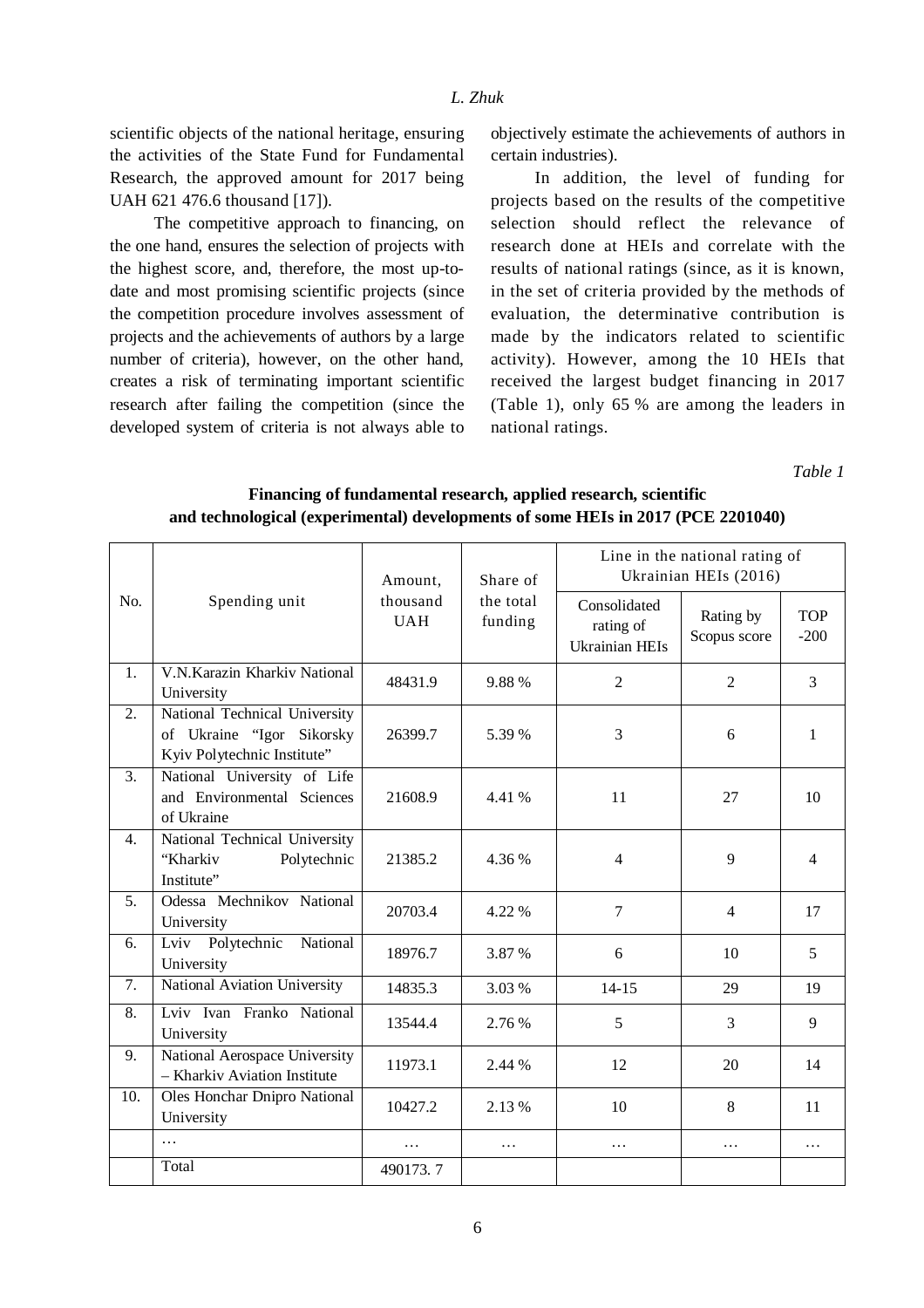This fact testifies to the need for the immediate introduction of the procedure of state certification of scientific activities of HEIs and the development of objective criteria for their evaluation.

Another component of the budget financing of HEIs is funding of scientific and scientific-technical programmes and projects that are carried out:

• on government orders (coded PCE 2201040);

• within the framework of state target scientific and scientific-technical programmes (coded PCE 2201040);

• within the scope of international cooperation (coded PCE 2201380).

According to [5], these programmes are the main instrument for implementing the priority directions of the development of science and technology in Ukraine. Programme-oriented management of scientific and technological development is used in advanced, high-tech economies of the world. However, in Ukraine, this component of budget financing is insignificant.

Thus, in 2016, the total amount of budget financing of research and development in Ukraine was UAH 3272.67 million. The share of budget financing on the development of most important innovative technologies on the government order was 0.89 % (UAH 29.22 million). Within the framework of state target scientific and scientifictechnical programmes, the share was 5.78 % (UAH 189.05 million); in the sphere of international cooperation it was 0.09 % (UAH 2.93 million). Within these amounts, the expenditures on the implementation of priority directions of science and technology development constituted 0.99 % (UAH 29.22 million), 0.3 % (UAH 7.78 million) and 0, respectively [18].

By the decision of the Cabinet of Ministers of Ukraine [19], the implementation of state target programmes was pre-terminated, among them being three scientific-technical programmes. The last Resolution of the Cabinet of Ministers of Ukraine [20], which approved the list of state scientific and scientific-technical programmes on the priority areas of science and technology development, was adopted yet in 2001. The Resolution approved the list of state scientific and scientific-technical programmes for 2002–2006.

In addition, the order [21] cancelled the order "On Approval of the Regulations on the Procedure for the Formation and Implementation of State, Industry (Multi-sectoral), Regional Scientific and Technical Programmes, Scientific and Technical Parts of Investment, Social and Other Programmes". The Commission of Independent Experts [8] proposes to gradually increase the share of competitive research costs (within these programmes) in the total amount of public research expenditures to 20 % in 2018; 30 % in 2020 and 40 % in 2022.

Another important source of funding research at HEIs is funding received from domestic and foreign enterprises, institutions and organizations. As stated in the Memorandum on the Results of the Scientific and Technical Activities of Higher Education Institutions and Research Institutions for 2015, taking into account the provisions of the Law of Ukraine "On Higher Education" [22], the funding of HEIs in the system of the Ministry of Education and Science at the expense of this source constituted UAH 140.6 million. The share of financing of these universities in the total amount of research funding is 25 % [22].

Financing of scientific activities of HEIs at the expense of domestic and foreign enterprises, institutions and organizations is done on the basis of economic contracts. The leading universities of Ukraine are traditionally the leaders among universities in terms of attracting such financial resources. In 2016 the amounts of economic contracts on research work and scientific and technical services to domestic and foreign enterprises and institutions were the following: National Technical University of Ukraine "Igor Sikorsky Kyiv Polytechnic Institute" – about UAH 30 mln., Taras Shevchenko National University of Kyiv – UAH 12 900.7 thousand [23], Lviv Polytechnic National University – UAH 11 279 thousand, National Technical University "Kharkiv Polytechnic Institute" – UAH 6 602.7 thousand [24].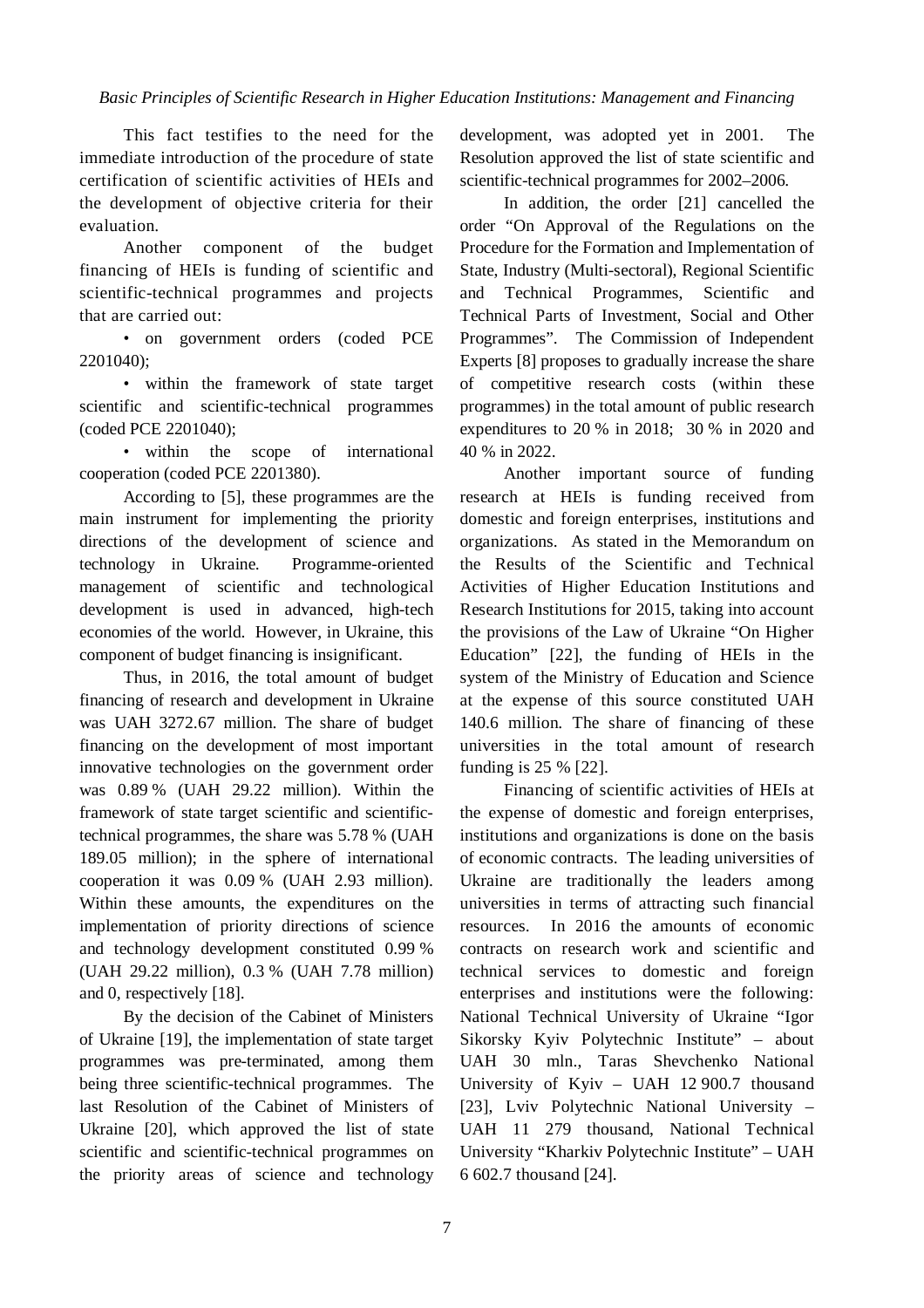Despite the fact that the effective operation of industrial enterprises is impossible without the development and introduction of new products and new technologies into the market, there is a low interest of these enterprises in scientific and technical cooperation with HEIs. This is due to the low readiness status of scientific and technical products obtained in the result of performing fundamental and applied works. In addition, as of today, there is no developed mechanism for introducing university developments into production. Levying a value-added tax on

scientific and technical products greatly increases its value and, accordingly, reduces the interest of enterprises in cooperation with HEIs.

The interest of enterprises in financing and implementing Ukrainian innovation developments would increase due to exemption from taxation of the part of their income (regardless of the form of the enterprise property), which is directed to financing research at universities, as well as the introduction of mechanisms for insurance of innovative risks of enterprises when investing in the production of new goods and services.

*Table 2* 

| N <sub>o</sub> | Ukrainian HEI-participant<br>(partner) of the project                                                                      | Total amount of<br>project financing /<br>funding of<br>Ukrainian HEIs,<br>Euro | Project name,<br>Deadline                                                                                                                                              |
|----------------|----------------------------------------------------------------------------------------------------------------------------|---------------------------------------------------------------------------------|------------------------------------------------------------------------------------------------------------------------------------------------------------------------|
| $\mathbf{1}$   | $\overline{2}$                                                                                                             | 3                                                                               | $\overline{4}$                                                                                                                                                         |
| $\mathbf{1}$   | <b>Odessa State Ecological</b><br>University                                                                               | 3 996 405/<br>28 187.50                                                         | Preparatory phase for the pan-european research<br>infrastructure danubius-RI the international<br>centre for advanced studies on river-sea systems<br>$(2016 - 2019)$ |
| $\overline{2}$ | National Forestry University of<br>Ukraine                                                                                 | 4 734 594.50/<br>10 233.75                                                      | Distributed, integrated and harmonised forest<br>information for bioeconomy outlooks (2015–<br>2019)                                                                   |
| $\overline{3}$ | National Aerospace University<br>"Kharkiv Aviation Institute"                                                              | 1 996 662.50/<br>115 000                                                        | Facilitating Collaboration in Research and<br>Development to Foster Further Innovation in<br>European Aeronautics (2016–2019)                                          |
|                |                                                                                                                            | 1 000 000/<br>134 125                                                           | Strategic and Targeted Support for Europe-<br>Ukraine Collaboration in Aviation Research<br>$(2016 - 2019)$                                                            |
| $\overline{4}$ | National University of Kyiv<br>"Mohyla Academy"                                                                            | 2 495 674/<br>54 218                                                            | Good intentions, mixed results $-$ A conflict<br>sensitive unpacking of the EU comprehensive<br>approach to conflict and crisis mechanisms<br>$(2016 - 2019)$          |
| 5              | National Aviation University,<br>National Technical University of<br>Ukraine "Igor Sikorsky Kyiv<br>Polytechnic Institute" | 1 034 227/<br>112 500/<br>78 750                                                | Ukraine Replication, Awareness and Innovation<br>based on EGNSS<br>$(2015 - 2016)$                                                                                     |
| 6              | <b>Taras Shevchenko National</b><br>University of Kyiv                                                                     | 1 411 162.50/<br>56 000                                                         | FREE and open source software tools for<br>WATer resource management<br>$(2015 - 2017)$                                                                                |
| $\overline{7}$ | Kharkiv National Economic<br>University named after Semen<br><b>Kuznets</b>                                                | 1 857 217.50/<br>123 500                                                        | Gender Equality Plans for Information Sciences<br>and Technology Research Institutions (2016-<br>2019)                                                                 |

## **Participation of Ukrainian HEIs in EU Framework Programme for Research and Innovation HORIZON 2020 (as of July 7, 2017)**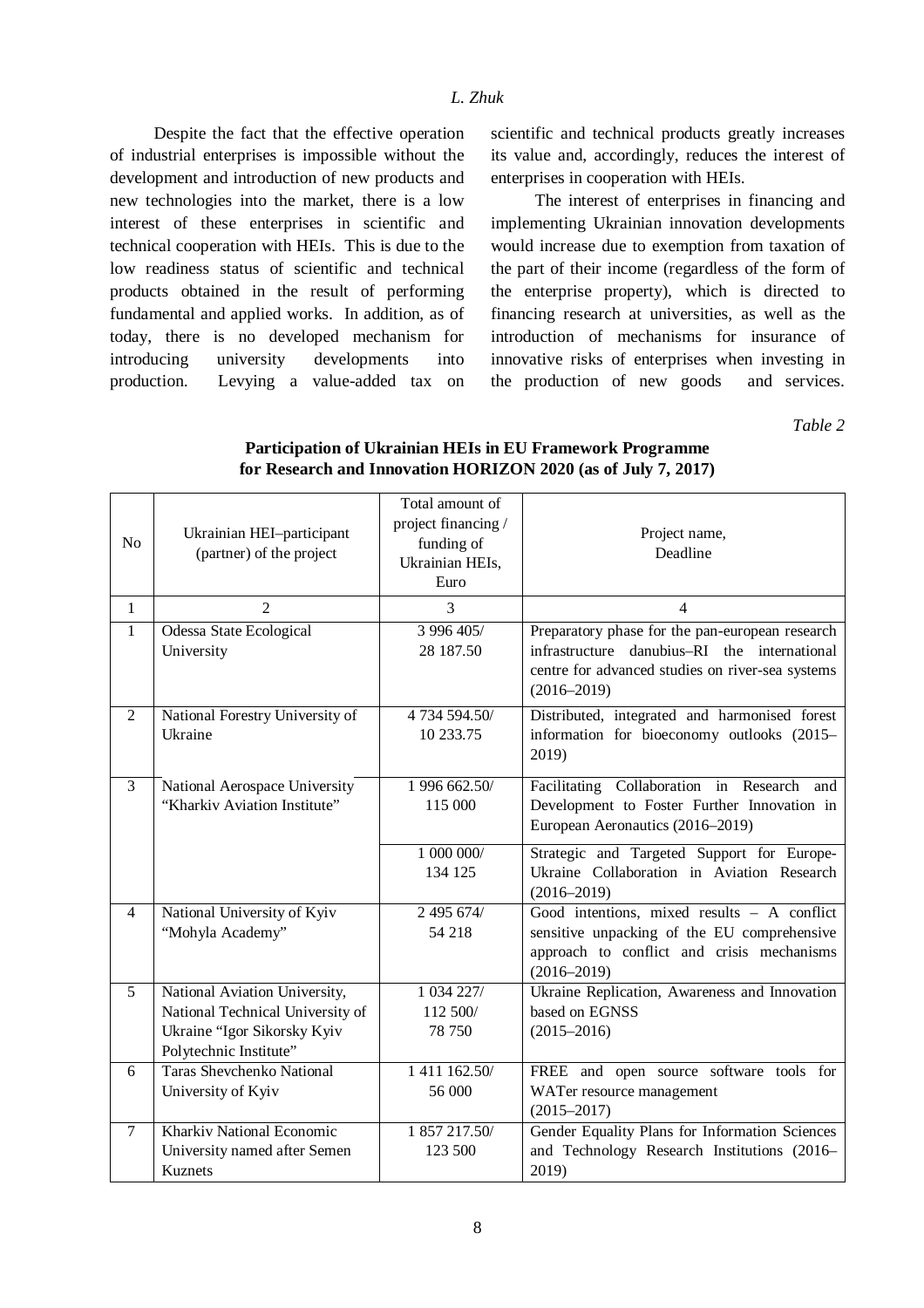*Basic Principles of Scientific Research in Higher Education Institutions: Management and Financing*

*Continuation of the table 2* 

|    | 2                                   | 3              | 4                                               |  |
|----|-------------------------------------|----------------|-------------------------------------------------|--|
| 8  | Lviv National Medical               | 580 500/       | Pathogen and Graphene                           |  |
|    | University named after Danylo       | 76.500         | $(2016 - 2019)$                                 |  |
|    | Galytskyi                           |                |                                                 |  |
| 9  | <b>Uzhgorod National University</b> | 3 3 25 7 5 5 / | ACCELERATing Europe's Leading Research          |  |
|    |                                     | 37 511         | Infrastructures $(2017-2020)$                   |  |
|    |                                     |                |                                                 |  |
| 10 | Odessa I.I.Mechnikov National       | 1,665,000/     | Knowledge Exchange and Academic Cultures        |  |
|    | University                          | 63 000         | in the Humanities: Europe and the Black         |  |
|    |                                     |                | Sea Region, late $18th - 21st$ Centuries (2017– |  |
|    |                                     |                | 2020)                                           |  |
| 11 | Science park "Kyiv Taras            | 891 000/       | Carbon-based nano-materials for<br>theranostic  |  |
|    | Shevchenko University"              | 288 000        | application $(2017-2019)$                       |  |
|    |                                     |                |                                                 |  |
|    | Total                               | 24 988 198/    |                                                 |  |
|    |                                     | 1 177 525.25   |                                                 |  |

Another important resource of financing scientific research at universities is international grants, in particular, grants within the EU Framework Programme "Horizon 2020", grants from NATO within the Program "Science for Peace and Security" (SPS), other European programmes, and funds of international organizations. According to data from CORDIS [25], starting from 2015, 11 Ukrainian HEIs are taking part in 12 projects of the "Horizon 2020" programme, with a total budget of over 24 988.2 thousand euros. The volume of funding received by Ukrainian HEIs is 1 177. 53 thousand euros (4.71 % of the total budget) (Table 2). Within the NATO Science for Peace and Security (SPS) programme, Ukrainian HEIs and research institutions perform 39 long-term projects. Their total cost to Ukrainian participants is more than 10 million euros [26].

The expansion of the Ukrainian HEIs participation in international grants programmes depends on the level of their scientific research, which is determined, first of all, by the availability of materials, technologies and equipment, as well as access to international information resources. This problem could be solved, in particular, by resuming state programmes "Science in Universities" (which included, among other tasks, the updating of the material and technical base); and by scientific training of postgraduate students, doctoral students, scientific and pedagogical workers in leading higher educational establishments and scientific institutions abroad [27] (this programme was aimed at conducting research using modern equipment and technologies, providing information exchange, and expanding international scientific contacts).

The budget financing received by HEIs for carrying out scientific research (the list of these research works and developments is included in the thematic plan of research works, which are executed on the order of the Ministry of Education and Science of Ukraine) is a component of the general fund of the state budget of HEIs, while the funds received for the implementation of scientific and scientifictechnical programmes and projects (on government order, within the framework of state target scientific and technical programmes and international cooperation), funds of domestic and foreign institutions, organizations and enterprises, as well as grants, and other sources are components of the special fund. Fig. 6 presents the structure of HEI budget for scientific research.

The correlation between the special and general funds in a certain way indicates the effectiveness of using budget funds. Table 3 shows the amount of funding for scientific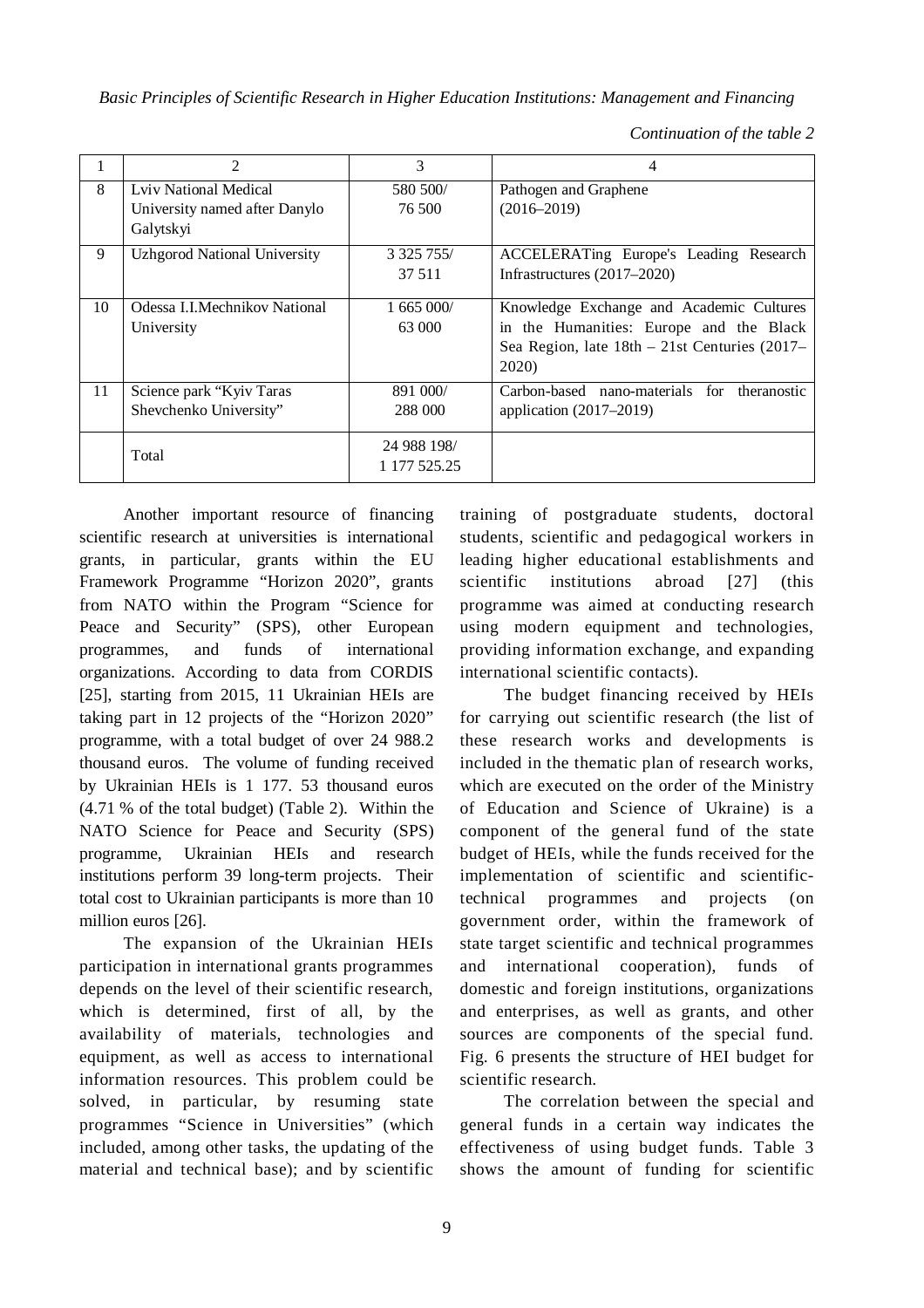research activities of the leading Ukrainian HEIs. The efficient use of budget funds (i.e., greater than unity) is observed mainly in technical HEIs of Ukraine. This is due to their performing applied research and scientific and technical developments on the orders of foreign and domestic enterprises, which make major contributions to the special fund of the overall budget.



*Fig. 6. Sources of forming state budget funds of a HEI for scientific research and the amount of funding by sources; thousand UAH. (Lviv Polytechnic National University, 2016, as an example)* 

*Table 3* 

| No.          |                                                                                                |                 | Funding (thousand UAH) | Efficiency of         | Line in                                   |
|--------------|------------------------------------------------------------------------------------------------|-----------------|------------------------|-----------------------|-------------------------------------------|
|              | <b>Higher Education Institution</b>                                                            | General<br>fund | Special<br>fund        | using budget<br>funds | consolidated<br>rating of HEIs<br>in 2016 |
| $\mathbf{1}$ | Taras Shevchenko National University<br>of Kyiv $[23]$                                         | 74 914.9        | 39 517.7               | 0.55                  |                                           |
| 2            | V.M. Karazin Kharkiv National<br>University [28]                                               | 31 500.0        | 12 002.0               | 0.38                  | $\overline{2}$                            |
| 3            | National Technical University of<br>Ukraine "Igor Sikorsky Kyiv<br>Polytechnic Institute" [29] | 21 283.6        | 37 877.3               | 1.78                  | 3                                         |
| 4            | National University of Life and<br>Environmental Sciences of Ukraine [30]                      | 20 870.7        | 16916.9                | 0.81                  | 11                                        |
| 5            | National Technical University "Kharkiv<br>Polytechnic Institute" [31]                          | 17 050.7        | 8102.0                 | 0.48                  | $\overline{4}$                            |
| 6            | Lviv Polytechnic National University                                                           | 11 471.0        | 13015.5                | 1.14                  | 6                                         |
| $\tau$       | Lviv Ivan Franko National University<br>$[32]$                                                 | 10 099.0        | 4347.0                 | 0.43                  | 5                                         |
| 8            | Odessa I.I.Mechnikov National<br>University [33]                                               | 13 667.0        | 4432.0                 | 0.32                  | $\tau$                                    |
| 9            | <b>Sumy State University</b>                                                                   | 5 3 2 5 .0      | 13 271.0               | 2.49                  | 8                                         |
| 10           | Chernivtsy Yurii Fedkovych National<br>University [33]                                         | 6857.9          | 233.8                  | 0.03                  | 9                                         |
| 11           | Oles Honchar Dnipro National<br>University [33]                                                | 8500.1          | 3541.8                 | 0.42                  | 10                                        |

#### **Funding of scientific research activities of leading Ukrainian HEIs in 2016**

**Conclusions.** The tasks facing higher education institutions in the field of scientific research activities require solving a number of problems, in particular legislative, regulatory and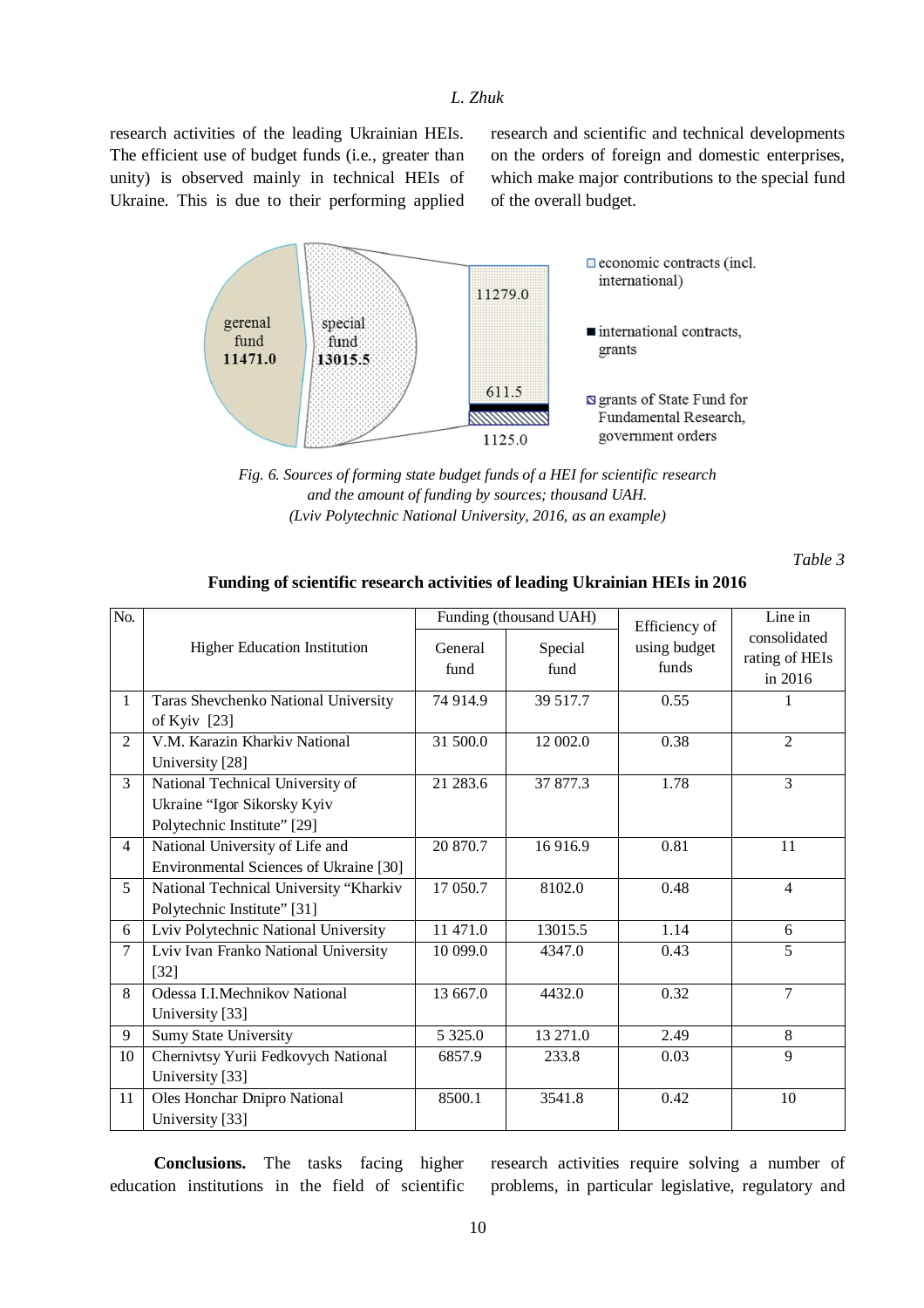financial. Among the measures that need to be taken to improve scientific research activities of HEIs, it is important to distinguish the following:

• to harmonize legislative and regulatory documents in the field of scientific research activities of HEIs;

• to provide budget allocations of at least 1.7 % of GDP, stipulated in the Law of Ukraine "On Scientific and Scientific-Technical Activities";

• to improve legislative framework for insurance of innovative risks, preferential taxation, technology transfer;

• to introduce basic funding of the leading Ukrainian HEIs, declared in the Law of Ukraine "On Higher Education" and to improve the principles of financing scientific research activities;

• to resume state target scientific and technical programmes, in particular, "Science in Universities", as well as the state programme of internship of scientific and academic workers at foreign universities and scientific institutions in order to strengthen integration into the international scientific research area, to expand participation of scientists and researchers from Ukrainian HEIs in international projects;

• to improve the system of expert evaluation of scientific projects funded by the Ministry of Education and Science of Ukraine and criteria for evaluating scientific projects;

• to grant HEIs the right to manage the funds received for performing research work directly through bank accounts, freeing them from limiting the distribution of funds by articles;

• to develop innovation infrastructure of academic entrepreneurship in HEIs, to further develop cooperation with the business environment;

• to develop partnership relations with leading foreign universities.

In addition, to further develop scientific research activities of HEIs, it is important to improve their planning, organization, motivation and control. These issues will be dealt with in future publications.

### **References**

*1. Naukova ta innovatsiina diyalnist Ukrainy. [Scientific and Innovative Activity of Ukraine], Statistical Data Collection, 2016. Available at:*  *http://www.ukrstat.gov.ua/druk/publicat/kat\_u/publ nauka\_u.htm.* 

- *2. Osnovni pokaznyky diyalnosti vyshchykh navchalnykh zakladiv Ukrainy na pochatok 2016/17 navchalnoho roku. [Key Performance Indicators of Higher Education Institutions of Ukraine at the beginning of 2016/17 academic year]. Statistical bulletin, 2017. Available at: http://www.ukrstat.gov.ua druk/publicat/kat\_u/publosvita\_u.htm.*
- *3. Zdiisnennia naukovykh doslidzhen i rozrobok v Ukraini. 2016. [Realization of scientific research and developments in Ukraine. 2016] Report, 2017. Available at: http://www.ukrstat.gov.ua/druk/ publicat/kat\_u/publnauka\_u.htm.*
- *4. Zakon Ukrainy Pro naukovu i naukovo-tehnichnu diyalnist, vid 26.11.2015, № 848-VIII [Law of Ukraine On Scientific and Scientific-Technical Activity]. Voice of Ukraine, 2016. No. 6.*
- *5. Zakon Ukrainy Pro priorytetni napriamy rozvytku nauky i tehniky vid 11.07.2001 № 2623-III [Law of Ukraine On Priority Areas of Science and Technology Development, dated July 11, 2001 No. 2623-III], Bulletin of the Verkhovna Rada of Ukraine, 2001, No. 48.*
- *6. Zakon Ukrainy Pro Kabinet Ministriv Ukrainy vid 27 liutoho 2014 № 794-VII [Law of Ukraine "On the Cabinet of Ministers of Ukraine", dated February 27, 2014, No. 794-VII], Bulletin of the Verkhovna Rada of Ukraine*
- *7. Postanova Kabinetu Ministriv Ukrainy Pro Utvorennia Natsionalnoi Rady Ukrainy z Pytan Rozvytku Nauky i Tehnolohiy [Resolution of the Cabinet of Ministers of Ukraine "On the Formation of the National Council of Ukraine on Science and Technology Development"], Uryadovyi Courier, 2017, No. 72.*

*8. Peer review of the Ukrainian research and innovation system. Horizon 2020 policy support facility, background report - Study: PDF / European Commission, 2016, 83.* 

- *9. Postanova Kabinetu Ministriv Ukrainy "Pro zatverdzhennia polozhennia pro Ministerstvo osvity i nauky Ukrainy" vid 16.10.2014, № 630 [Resolution of the Cabinet of Ministers of Ukraine "On Approval of the Regulation on the Ministry of Education and Science of Ukraine" dated October 16, 2014, No. 630]. Government Courier, 03.12.2014, No. 225.*
- *10. Kuzmin O. Ye., Pyrog O.V., Matviyishyn V. Ye. Assessment of the stability of the national economy development in the postindustrial society.*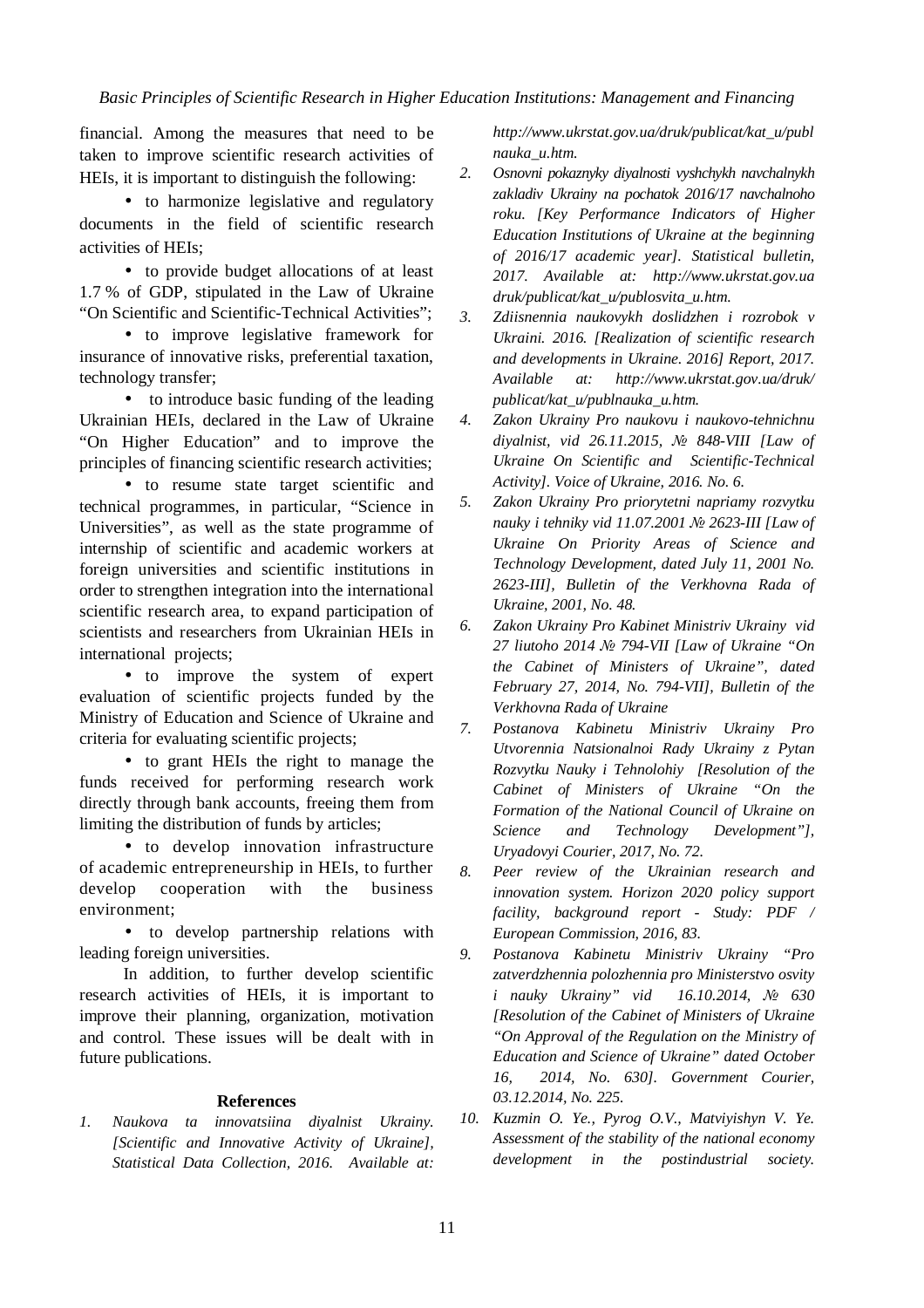*Economics, Entrepreneuship, Management, 2014, Vol. 1, No. 2, 41–46.* 

- *11. Kuzmin O., Khodykina I., Podolchak N. Rozvytok finansovoho mehanizmu investuvannia osvitnioi sfery [Development of the financial mechanism for investing in the educational sphere]. Culture of the Black Sea Peoples, 2005, Vol. 74, No. 1.*
- *12. Stan rozvytku nauky i tehniky, rezultaty naukovoi, naukovo-tehnichnoi, innovatsiinoi diyalnosti, transferu tehnolohii za 2015 rik [The state of development of science and technology, the results of scientific, scientific and technological, innovative activities, technology transfers in 2015]. Analytical reference, 2016. Available at: http://mon.gov.ua/content/ %D0 %94 %D1 %96 % D1 %8F %D0 %BB %D1 %8C %D0 %BD %D1 %96 %D1 %81 %D1 %82 %D1 %8C/ %D0 %9D %D0 %B0 %D1 %83 %D0 %BA %D0 %B0/2-3 ad-kmu-2015.pdf.*
- *13. Finansuvannia nauky u tsentri uvahy profilnoho komitrtu Verhovnoi Rady Ukrainy [Funding of science is in the focus of attention of the profile committee of the Verhovna Rada of Ukraine]. Available at: http://www.nas.gov.ua/tradeunion/ news/Documents/ %D0 %A4 %D1 %96 %D0 %BD %D0 %B0 %D0 %BD %D1 %81 %D1 %83 %D0 %B2 %D0 %B0 %D0 %BD %D0 %BD %D1 %8F %20 %D0 %BD %D0 %B0 %D1 %83 %D0 %BA %D0 %B8 %2027.02.17.pdf.*
- *14. Zakon Ukrainy Pro vyshchu osvitu [Law of Ukraine On Higher Education], July 1, 2014 No. 1556-VII, Bulletin of Verhovna Rada of Ukraine, 2014. No. 37-38, 2004.*
- *15. Postanova Kabinetu Ministriv Ukrainy Pro zatverdzhennia Polozhennia pro derzhavnu atestatsiyu naukovo-doslidnykh (naukovotehnichnykh) ustanov [Resolution of the Cabinet of Ministers of Ukraine On approval of the Regulation on state attestation of research (scientific and technical)institutions]. Official Bulletin of Ukraine, 1998, No. 14.*
- *16. Nakaz Ministerstva Osvity i Nauky Ukrainy Pro zatverdzhennia Polozhennia pro provedennia derzhavnoi atestatsii vyshchyh navchalnyh zakladiv III-IV rivniv akredytatsii Ministerstva osvity i nauky Ukrainy u chastyni naukovoi, naukovotehnichnoi ta innovatsiinoi diyalnosti vyshchyh ta Metodyky reitynhovoho otsiniuvannia naukovoi, naukovo-tehnichnoi ta innovatsiinoi diyalnosti vyshchyh navchalnyh zakladiv III–IV rivniv akredytatsii MON, vid 30 bereznia 2010 roku №277 [The Order of the Ministry of Education and*

*Science of Ukraine "On approval of Regulations on conducting the state certification of higher education institutions of the III-IV accreditation levels of the Ministry of Education and Science of Ukraine in the part of scientific, scientific and technical and innovation activities and the Methodology of rating assessment of scientific, scientific and technical and innovation activity of higher educational institutions of the III-IV accreditation levels of the Ministry of Education and Science, March 30, 2010, No. 277].* 

- *17. Vykonannia derzhavnoho buidzhetu 2017 roku. Analiz stanu finansuvannia po navchalnym zakladam ta ustanovam i orhanizatsiam, pidporiadkovanym Ministerstvu osvity i nauky Ukrainy za sichen – cherven 2017 roku [Implementation of the state budget in 2017. Analysis of funding for educational institutions and organizations subordinated to the Ministry of Education and Science of Ukraine for January-June 2017]. Available at: http://mon.gov. ua/about/byudzhet/vikonannya-derzhavnogobyudzhetu-2017-rik.html.*
- *18. Ministerstvo Osvity ta Nauky Ukrainy, Ukrainskyi Instytut Naukovo-Tehnichnoi Ekspertyzy ta Informatsii. Analitychna dovidka. Realizatsiya priorytetnyh napriamiv rozvytku nauky i tehniky ta otrymani rezultaty u 2016–2017 rokah [Ministry of Education and Science of Ukraine, Ukrainian Institute of Scientific and Technical Expertise and Information. Analytical reference. Realization of the priority directions of science and technology development and the results obtained in 2016– 2017]. Available at: http://mon.gov.ua/content/ %D0 %94 %D1 %96 %D1 %8F %D0 %BB %D1 %8C %D0 %BD %D1 %96 %D1 %81 %D1 %82 %D1 %8C/ %D0 %9D %D0 %B0 %D1 %83 %D0 %BA %D0 %B0/01/ad-vru-2017-prav-1.pdf.*
- *19. Postanova Kabinetu Ministriv Ukrainy 71 Deyaki pytannia optymizatsii derzhavnyh tsiliovyh prohram i natsionalnyh proektiv, ekonomii biudzhetnyh koshtiv ta vyznannia takymy shcho vtratyly chynnist deyakyh aktiv Kabinetu Ministriv Ukrainy [Resolution of the Cabinet of Ministers of Ukraine "Some issues of optimization of state target programs and national projects, saving of budget funds and recognition of certain acts of the Cabinet of Ministers of Ukraine as invalid"], 2014, V. No. 51.*
- *20. Postanova Kabinetu Ministriv Ukrainy №1716 Pro zatverdzhennia pereliku derzhavnyh naukovyh i naukovo-tehnichnyh prohram z priorytetnyh napriamiv rozvytku nauky i tehniky na 2002–2006 roky [Resolution of the Cabinet of Ministers of*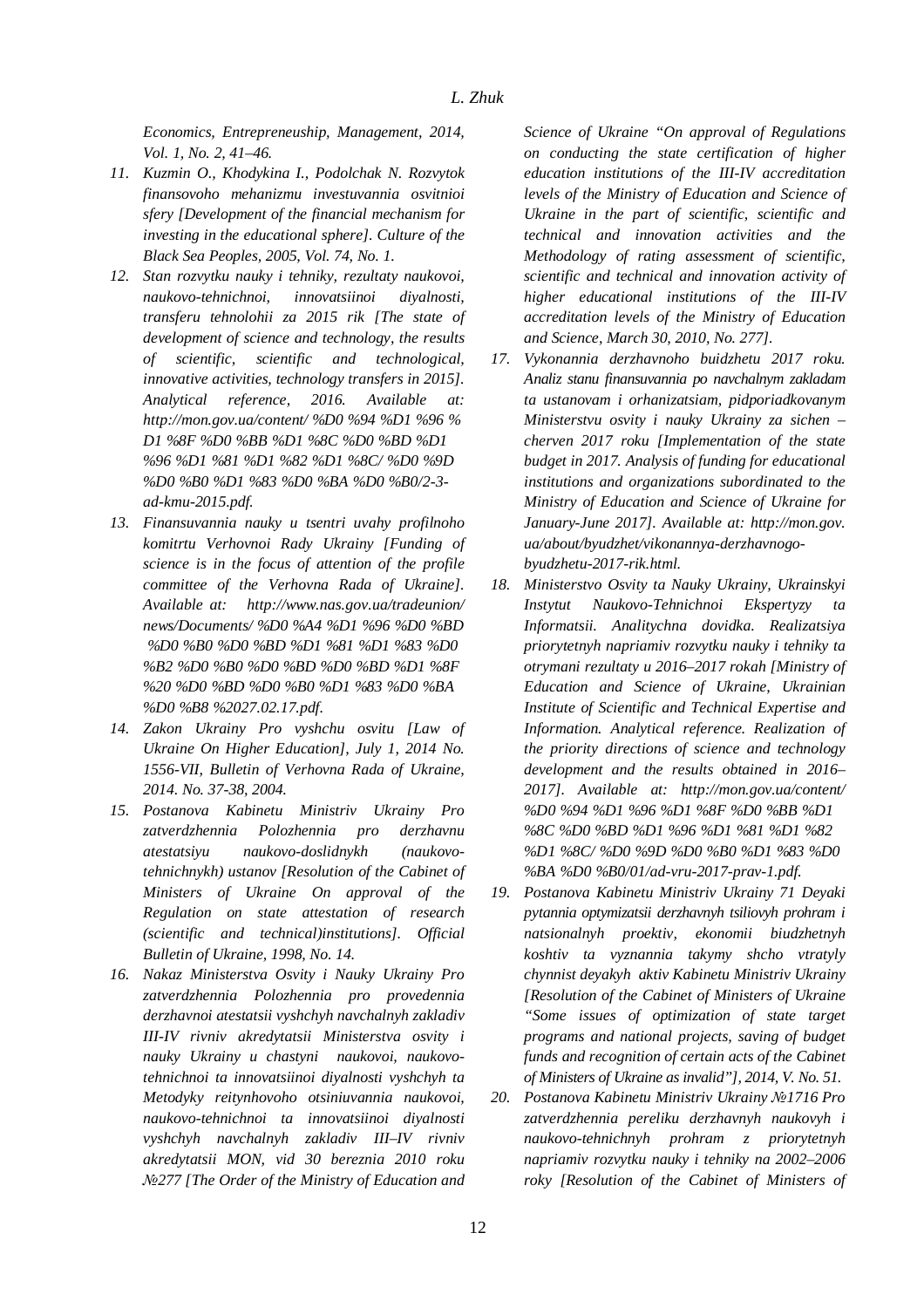*Ukraine "On approval of the list of state scientific and scientific and technical programs on the priority directions of development of science and technology for 2002–2006], 2002, No. 52.* 

- *21. Nakaz Ministerstva osvity i nauky Ukrainy, Natsionalnoi akademii nauk Ukrainy, Ministerstva finansiv Ukrainy, Ministerstva ekonomichnoho rozvytku i torhivli Ukrainy // "Pro vyznannia takym shcho vtratyv chynnist nakazu Derzhavnoho komitetu Ukrainy z pytan nauky i tehnolohii, Natsionalnoi akademii nauk Ukrainy, Ministerstva finansiv Ukrainy, Ministerstva ekonomiky Ukrainy vid 19 travnia 1994 roku No. 83 [On the recognition of the invalidity of the order of the State Committee of Ukraine on Science and Technology, the National Academy of Sciences of Ukraine, the Ministry of Finance of Ukraine, Ministry of Economy of Ukraine of 19 May 1994, No. 83], Vol. 54.*
- *22. Rishennia Kolehii Ministerstva osvity i nauky Ukrainy vid 26 travnia 2016 "Pro pidsumky naukovo-tehnichnoi diyalnosti vyshchyh navchalnyh zakladiv ta naukovyh ustanov za 2015 rik z urahuvanniam polozhen Zakonu Ukrainy "Pro vyshchu osvitu" [Decision of the Collegium of the Ministry of Education and Science of Ukraine dated May 26, 2016", On the results of scientific and technical activity of higher education establishments and scientific institutions for 2015 with the account of the provisions of the Law of Ukraine "On Higher Education"], 2016. Available at: http://mon.gov.ua/content/ %D0 %9F %D1 %80 % D0 %BE %20 %D0 %9C %D1 %96 %D0 %BD % D1 %96 %D1 %81 %D1 %82 %D0 %B5 %D1 %8 0 %D1 %81 %D1 %82 %D0 %B2 %D0 %BE/ %D 0 %9A %D0 %BE %D0 %BB %D0 %B5 %D0 %B 3 %D1 %96 %D1 %8F/2016/10/rishennya-pronauku-26.05.2016.pdf.*
- *23. Naukovo-doslidnytska robota u Kyivskomu nastionalnomu universyteti imeni Tarasa Shevchenka: pidsumky za 2016 rik i zavdannia na 2017 rik [Research work at Taras Shevchenko National University of Kyiv: results for 2016 and tasks for 2017], 2017. Available at: http://science. univ.kiev.ua/research/report/ZVIT\_SCIENCE\_201 6.pdf.*
- *24. Informatsiya pro naukovu ta naukovo-tehnichnu diyalnist Natsionalnoho tehnichnoho universytetu "Kharkivskyi politehnichnyi instytut" za 2016 rik [Information on scientific and scientific-technical activities of National Technical University "Kharkiv Polytechnic Institute" for 2016], 2017. Available at: http://science.kpi.kharkov.ua/wp-*

*content/uploads/2017/04/NTU\_KhPI\_ZVIT\_2016\_f or\_web.pdf.* 

- *25. Community Research and Development Information Service. Available at: http://cordis.europa.eu/ search/result\_en?q=programme/code %3D %27H 2020 %27 %20AND %20contenttype %3D %27pro ject %27 %20AND %20(address/country %3D %2 7UA %27 %20OR %20relatedRegion/region/euCo de %3D %27UA %27)&p=1&num=10&srt=/proje ct/contentUpdateDate:decreasing.*
- *26. Novyny Ministerstva Osvity i NaukyUkrainy "Vcheni Ukrainy ta NATO spilno shukayut yak protydiyaty kiberzahrozam, vyiavliaty miny ta riatuvaty poranenyh" [News of the Ministry of Education and Science of Ukraine "Scientists from Ukraine and NATO are working together to counteract cyber-threats, detect mines and rescue wounded people"], 5.07.2017. Available at: http://mon.gov.ua/usinovivni/novini/2017/07/05/vcheni-ukrayini-ta-nato-*

*spilno-shukayut,-yak-protidiyati-kiberzagrozam/.* 

- *27. Pytannia navchannia studentiv ta stazhuvannia (naukovoho stazhuvannia) aspirantiv, adiunktiv i doktorantiv, naukovyh i naukovo-pedahohichnyh pratsivnykiv u providnyh vishchyh navchalnyh zakladah ta naukovyh ustanovah za kordonom. Postanova Kabinetu Ministriv Ukrainy vid 13 kvitnia 2011 r. No. 411. [Issues of student training and internship (scientific internship) of postgraduate students, adjuncts and doctoral students, scientific and pedagogical workers in leading higher educational establishments and scientific institutions abroad. Resolution of the Cabinet of Ministers of Ukraine dated April 13, 2011, No. 411]. Government Courier, 05.05.2011. No. 80.*
- *28. Pro robotu v 2016 r. Dopovid na konferentsii trudovoho kolektyvu Kharkivskoho natsionalnoho universytetu imeni V. N. Karazina [ About the work in 2016. Report at the conference of the labor collective of V. N. Karazin Kharkiv National University]. Available at: http://www.univer. kharkov.ua/docs/work/dopovid-rektora2016- 4.pdf.*
- *29. Naukova ta innovatsiina diyalnist v umovah implementatsii novoho zakonodavstva. Zi zvitu prorektora z naukovoi roboty M. Yu. Ilchenka pro robotu v 2016 rotsi [Scientific and innovative activities in conditions of implementing new legislation. From the report of the pro-rector on scientific work M. Y. Ilchenko about work in 2016], 2016. Available at: http://kpi.ua/science-2016.*